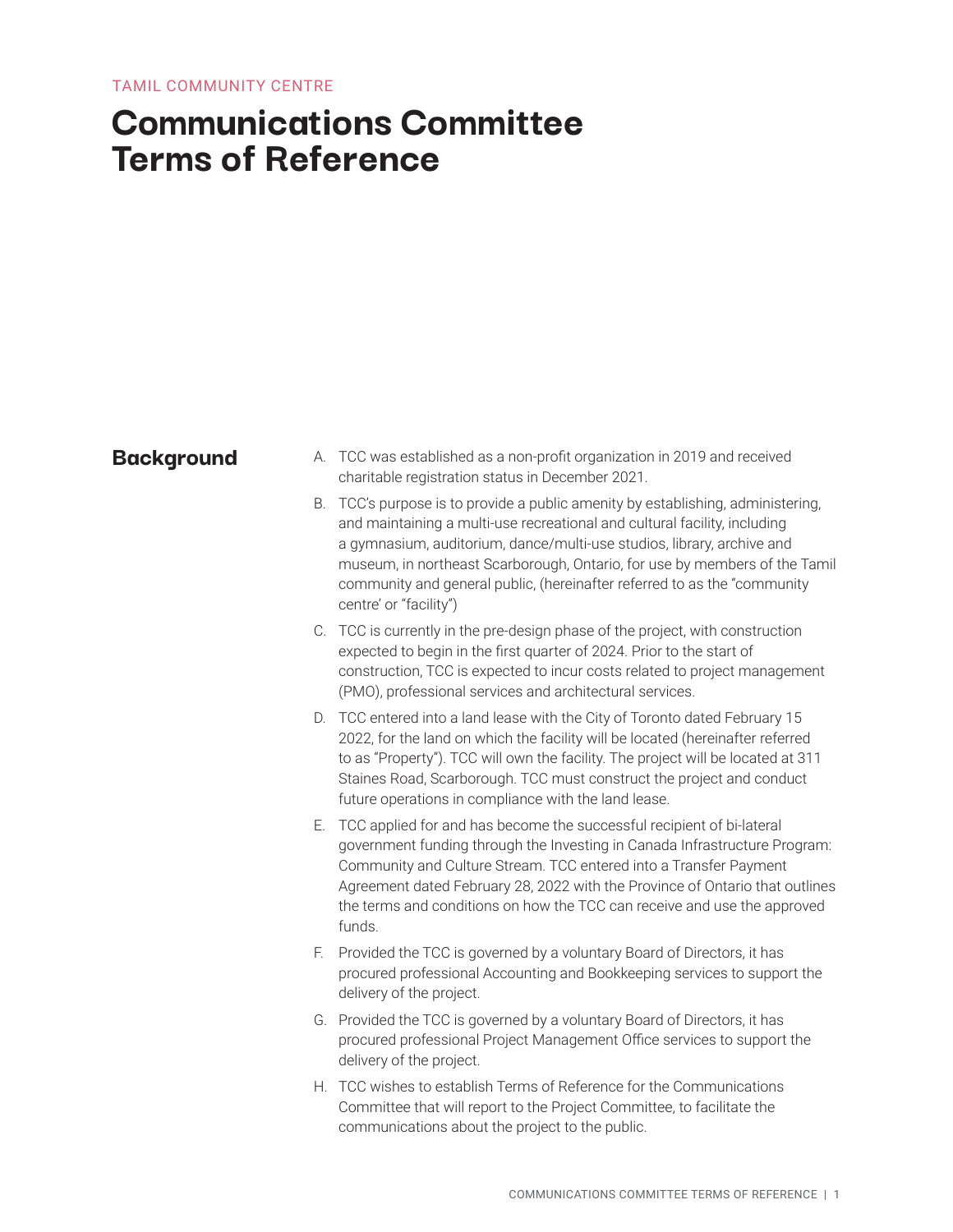### **Interpretation**

### **CONFLICTS**

- A. In the event of a conflict between these Terms of Reference and the TCC's incorporation documents, the incorporation documents will govern.
- B. In the event of a conflict between these Terms of Reference and the Project Committee Terms of Reference, the Project Committee Terms of Reference will govern.

#### **AMENDMENTS**

These Terms of Reference may only be amended, supplemented or replaced by TCC Board of Directors approval.

# $02$

### **Mandate and Membership**

#### **MANDATE**

As more particularly defined in these Terms of Reference, the Communications Committee is constituted to create communications about the project to the public on behalf of the TCC Board of Directors. This specifically includes:

- A. to maintain an editorial calendar of communications moments for TCC
- B. to draft communications materials such as news releases, email blasts, social media, website copy, etc
- C. to maintain TCC's website
- D. to maintain TCC's newsletter platform
- E. to maintain TCC's mailing list
- F. to establish and uphold a brand for TCC
- G. to prepare materials for public consultations
- H. to prepare materials for community outreach activities
- I. to liaise with the media

#### **MEMBERSHIP**

The number of members on the Communications Committee will be determined by the TCC Board of Directors.

#### **TERM**

Communications Committee members are entitled to serve for a term equal to when the project reaches substantial completion.

#### **CHANGES**

The TCC Board of Directors can change their respective nominees at any time, provided however that in recognition of the long-term nature of the Project:

- A. they will use reasonable efforts to minimize turnover of its nominees;
- B. they will use reasonable efforts to help replacement nominees get up to speed with the Communications Committee's activities; and
- C. where they expect to change a nominee, they may invite the replacement nominee to participate in Communications Committee meetings as a nonvoting observer prior to the change of nominee to facilitate the transition.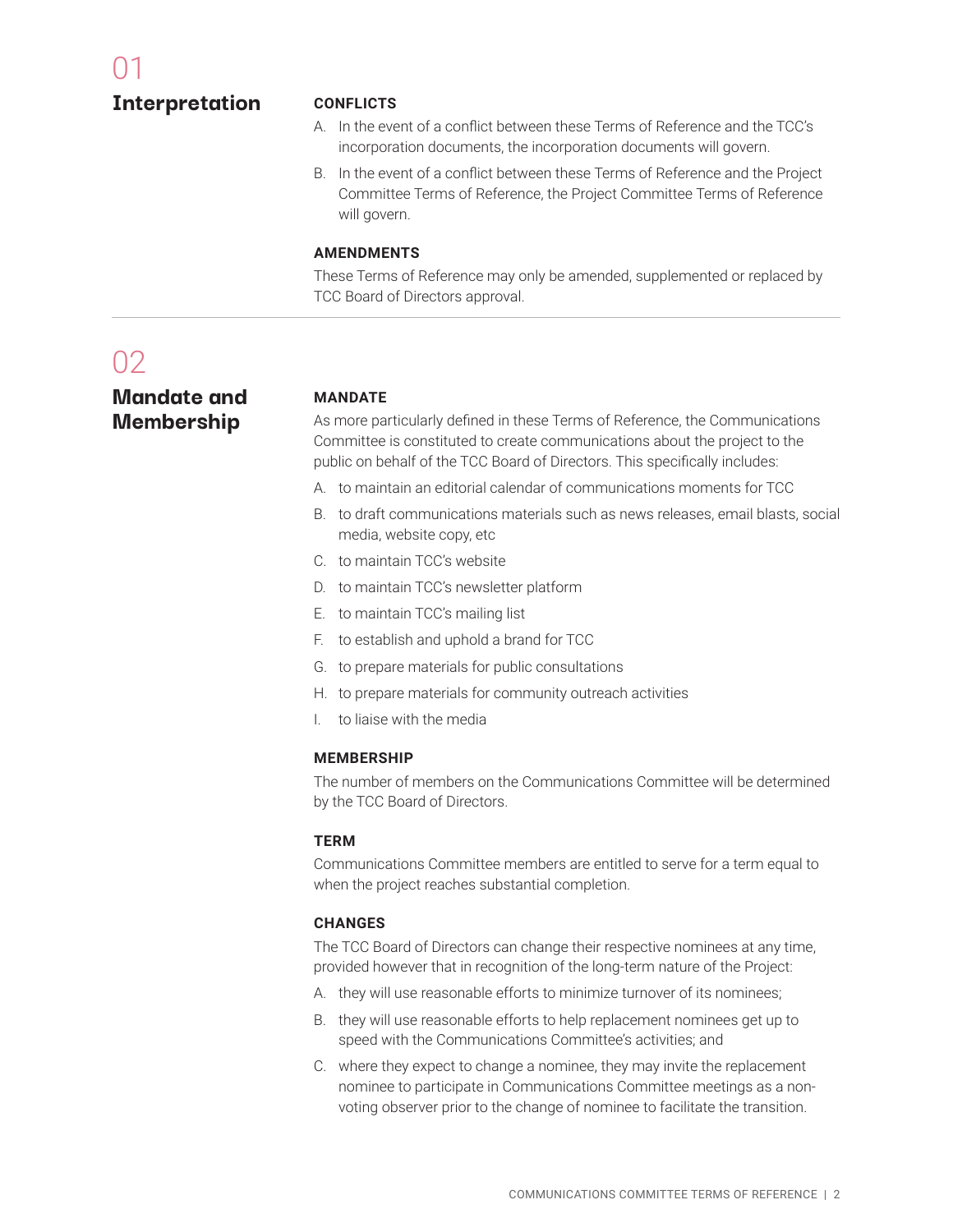#### **CHAIR**

The Chair of the Communications Committee will be appointed by the TCC Board of Directors.

## 03

### **Responsibilities and Authority**

#### **TCC APPROVAL PROCESS**

To the extent that the Project, or any aspect thereof, requires any approvals by the TCC Board of Directors in accordance with the Applicable Policies:

- A. the Communications Committee will support the Project Committee by providing information and recommendations to include as part of any request for approval; and
- B. representatives of the Communications Committee may be requested to appear and make representations at any meeting during which such approval is being requested or considered.

#### **PROJECT BUDGETS**

The Communications Committee will at all times make recommendations that are not inconsistent with the budgets that have been approved for the Project.

#### **OTHER**

The Communications Committee will do such other acts and carry out such other duties as the Communications Committee considers necessary or advisable in respect of its mandate as set out in Article 2.

#### **LIMITATIONS**

The Communications Committee is not an agent of the TCC and does not have the power or authority to enter into binding commitments on behalf of the TCC.

# 04

**Meetings**

#### **REGULAR MEETINGS**

The Communications Committee will meet at least once a month, unless the Communications Committee decides to meet more or less frequently, having regard to the schedule and status of the Project.

#### **LOCATION OF MEETINGS**

Unless otherwise agreed by the Communications Committee, all meetings will be held through virtual platforms.

#### **ATTENDANCE**

All members will use reasonable efforts to attend all meetings of the Communications Committee, provided that where a member is unable to attend, he or she will give the Communications Committee as much notice of his or her expected absence as is practicable.

#### **QUORUM**

Quorum for the conduct of business of the Communications Committee will be a simple majority of committee members.